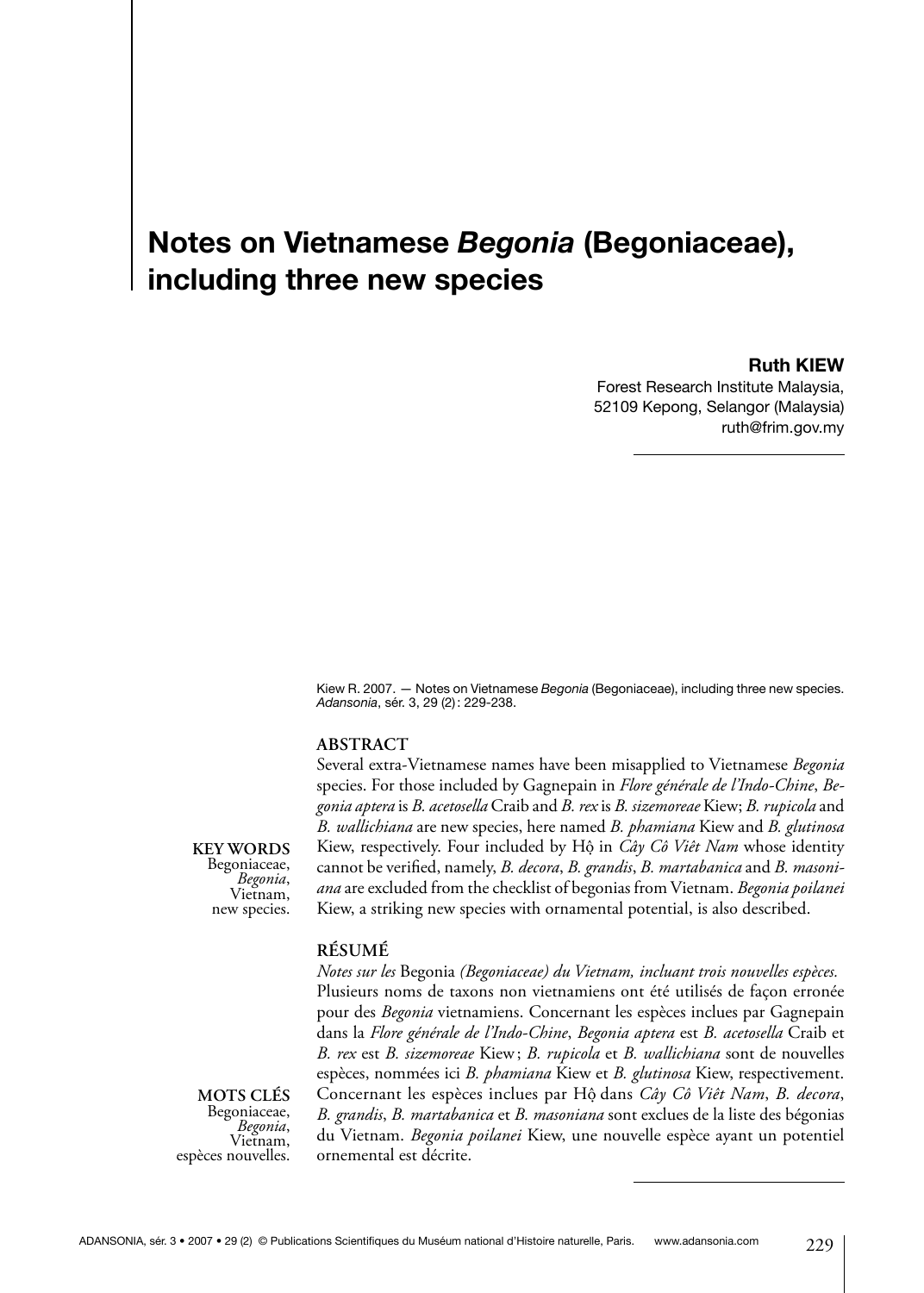# **INTRODUCTION**

About 30 validly named *Begonia* L. species are recorded from Vietnam, probably representing less than half the begonia flora of Vietnam. Gagnepain (1921) wrote the first general account of begonias in the *Flore générale de l'Indo-Chine*, which included 19 species from Vietnam, of which nine he described as new species. Hộ (1999) has provided the latest overview of Vietnamese begonias and included illustrations of 37 native species. Since then a further four species have been described (Nguyen 2004; Kiew 2004; Truong *et al*. 2005; Nguyen & Tebbitt 2005). Many more undescribed species have already been collected and can be found unnamed in herbaria, and certainly new species will be discovered as new areas are botanically explored in Vietnam.

When regional floras were not so well known and detailed descriptions of the species were not available, a few Vietnamese species were identified as conspecific with apparently similar extra-Vietnamese ones. For example, Gagnepain named four Vietnamese species as conspecific, two with Himalayan species (*B. rex* Putz. and *B. wallichiana* A.DC.), and two with Malesian (*B. aptera* Blume and *B. rupicola*  Miq.). Similarly, Hô. used *B. martabanica* A.DC., a species from Thailand, as well as names of some cultivated Asian species, *B. decora* Stapf, *B. grandis* Dryand. and *B. masoniana* Irmsch., for Vietnamese species. These species therefore need, where possible, to be assigned to their correct species, thus *Begonia aptera* is *B. acetosella* Craib, and *B. rex* is *B. sizemoreae* Kiew; or else they need to be renamed, thus *B. rupicola* is here named as a new species *B. phamiana* Kiew and *B. wallichiana* as *B. glutinosa* Kiew. Species names for which specimens were not cited or the material is too poor for identification, namely, *Begonia decora* Stapf, *B. grandis* Dryand., *B. martabanica* A.DC. and *B. masoniana* Irmsch., are excluded from the flora of Vietnam.

Several Vietnamese begonias have ornamental value principally because of their beautiful foliage. Tebbitt (2005) drew attention to the beautiful netveined leaves and showy pink flowers of *B. balansana* Gagnep.; the velvety leaves and orange flowers of *B. cathayana* Hemsl.; and the fragrant flowers of *B. handelii* Irmsch. However, the ornamental potential of most species has yet to be realized as witnessed by the recent description of the Vietnamese hairy begonia, *B. sizemoreae* Kiew (2004); the recently discovered but as yet undescribed begonia by Nguyen Quang Hieu (pers. comm.), which Hô. misidentified as *B*. "*massoniana*", and *B. poilanei*  Kiew, the striking new species described below.

# Begonias to which extra-Vietnamese species names were misapplied

*A. Species renamed or synonymised*

# 1. *Begonia acetosella* Craib

*Kew Bulletin Miscellaneous Information*: 153 (1912); Tebbitt *Brittonia* 55: 22, figs 1D, 2 (2003).

*Begonia aptera auct*. *non* Blume: Gagnepain *in* Lecomte, *Flore générale de l'Indo-Chine* 2: 1110 (1921); Hô., *Cây Cô Viêt Nam* 1: 729, fig. 2023 (1991), *Cây Cô Viêt Nam* 1: 577, fig. 2305 (1999).

Material cited. — Mt Ba Vi, *Petelot 7084* (B, *n.v*.). — Sa Pa, *Sino-Vietnam team & C.Y. Wu 379* (KUN, *n.v*.). — Tam Dao, *D'Alleizette s.n.* (L, *n.v*.). — Lang Bian, *Eberhardt* (not located).

### **REMARKS**

This is one of the wingless berry begonias in Vietnam. Tebbitt (2003), in his revision of sect. *Sphenanthera*, has shown that Gagnepain's taxon belongs to *Begonia acetosella*. He recognised two varieties of *B. acetosella*, but only var. *acetosella* occurs in Vietnam.

### DISTRIBUTION

Vietnam (Hà Tây [Mont Ba Vi], Lâm Dông [Massif du Lang Bian], Lào Cai [Sa Pa], and Vinh Phu [Massif du Tam Dao]), Myanmar, N Thailand, Laos, and SW China.

# 2. *Begonia glutinosa* Kiew, sp. nov. (Fig. 1)

*Begonia wallichiana auct*. *non* A.DC.: Gagnepain *in* Lecomte, *Flore générale de l'Indo-Chine* 2: 1115 (1921);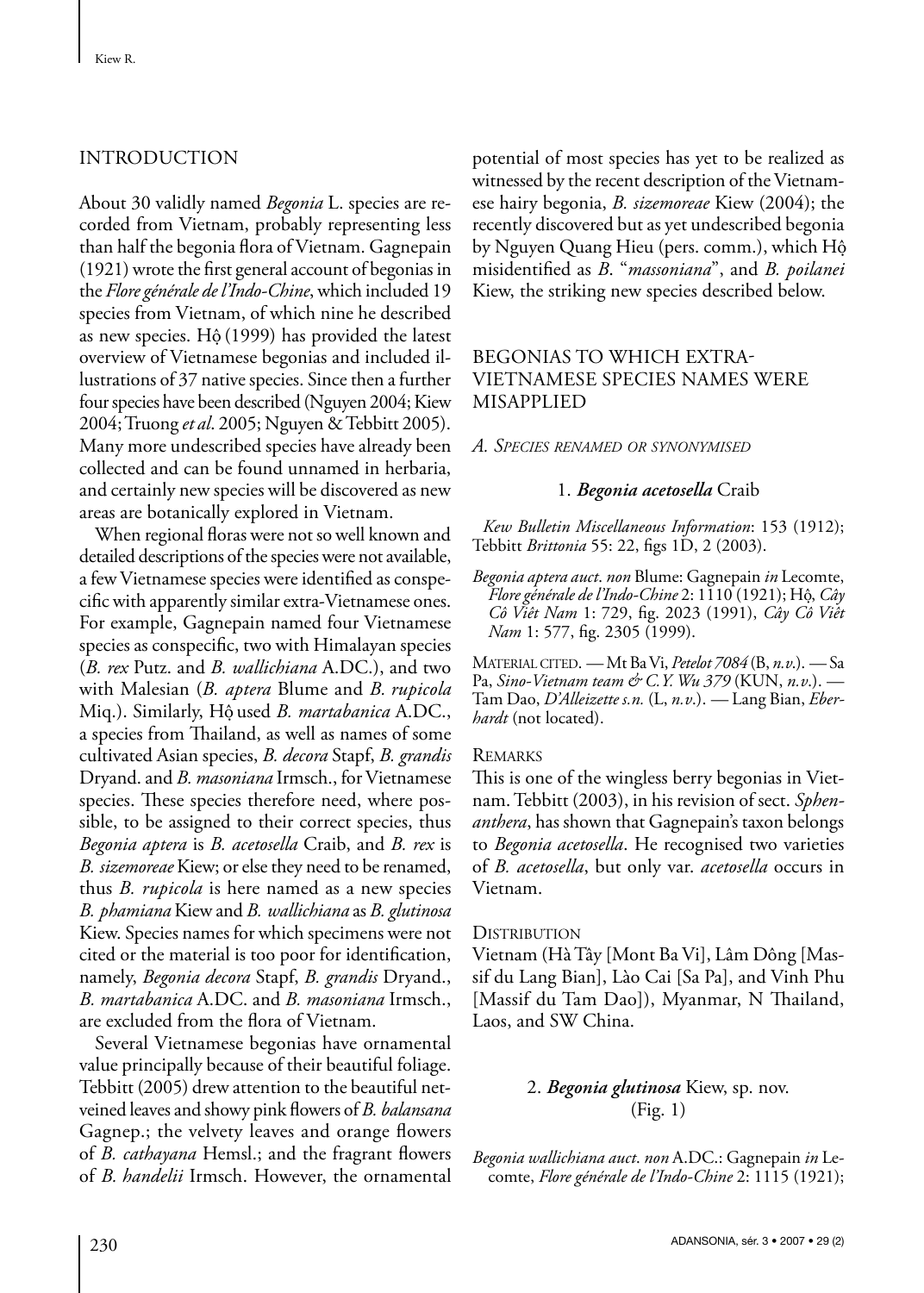Hô., *Cây Cô Viêt Nam*. 1: 743, fig. 2065 (1991), *Cây Cô Viêt Nam*. 1: 588, fig. 2351 (1999).

#### *Species in fructu* Begonia bonii Gagnep. *optime congruens, sed habitu erecto (nec rhizomato), foliis minoribus 4-8 × 3-5 cm (nec 7-11 × 5-7 cm) et inflorescentiis brevioribus 2-3 cm longis (nec usque 20 cm) differt. Sect.* Reichenheimia.

Typus. —Vietnam, Lang Son (Massif du Cai Kinh, route de Thanh-moi au col de Dao-ben), 5.X.1917, *Bois s.n.* (serres du Muséum) (holo-, P barcode P00539150; iso-, P barcodes P00539151, P00539152).

Other material examined. — Vietnam. Lang Son (Thanh Moi), 18.VII.1916, *Bois s. n.* (P).

#### **DESCRIPTION**

Annual, cane-like herb densely covered in downy viscid hairs on stems, petioles, lower leaf surface, upper and lower surface of the midrib and veins, inflorescences and pedicels, in the dried state appearing minutely and densely pubescent. Rhizome short, erect stems to 50 cm tall, robust and 3-6 mm thick, internodes 2.5-5.2 cm long, nodes constricted, pale green, becoming reddish; branches *c.* 4.5 cm long, pale green, zigzag. Stipules caducous, lanceolate, *c*. 2 mm long. Leaves oblique; petioles 3-7 cm long; laminas more or less asymmetric, broadly ovate, 4-8 × 3-5 cm, basal lobe *c*. 2 cm long, bright green above, pale beneath, base cordate, margin shallowly dentate-crenate, apex shortly acuminate; venation palmate-pinnate with 2 pairs of veins at the base, 2 pairs along the midrib and 2 veins in the basal lobe, veins very fine, in dried state scarcely prominent beneath. Inflorescences axillary, cymose, 2-3 cm long, erect, few-flowered (with up to 3 male flowers and one female flower), protandrous, male flowers above, with a single female flower below; peduncle downy. Bracts like the stipules, lanceolate, 1-3.5 × 1.5 mm long. Flowers pale pink, pedicels 5-20 mm long. Male flowers with pedicels 10-15 mm long, tepals 4, outer two oval, *c*. 8 × 7 mm, outside downy with viscid hairs; the interior two narrowly obovate-linear, *c*. 5 × 3 mm, androphore *c*. 1 mm long, stamens *c*. 20, filaments longer than the anthers, anthers elliptic, *c*. 1 mm long, locules lateral, not reaching the top of the connective. Female flowers with pedicels 7-12 mm long, tepals 5, slightly glandular outside,  $5-6 \times 2.5-3.5$  mm, the inner ones smaller than the outer ones; ovary orbicular or

slightly rhomboid in outline,  $12-16 \times 12-13$  mm, densely downy, styles 3, free, bifurcating and lyreshaped, spirally twisted at the apex. Fruits downy, oval in outline,  $12-16 \times 12-13$  mm; wings 3, equal, 3-4 mm wide or sometimes slightly unequal with the longer wing *c*. 5 mm wide, very thinly fibrous with a conspicuous network of veins, locules 3, placentas 1 per locule with two short side branches, dehiscing between the locules and wings.

#### **REMARKS**

The name "*Begonia wallichiana*" has had a tortuous history and is in fact correctly applied to a Brazilian species (Doorenbos 1975). The Himalayan species to which this name was also applied is now correctly known as *B. minicarpa* H.Hara (Hara 1972), but the latter species bears no resemblance to the Vietnamese one. It is a small begonia that grows to 22 cm tall, has lanceolate triangular leaves attenuate to the apex with a short petiole to 2 cm long. The capsule too is small (to 4 mm long) and it has unequal wings, the larger 4-5 mm wide and the smaller two 2-3 mm wide. The Vietnamese taxon is clearly not this species. It is a new species.

This is a very distinct species by the combination of its cane-like habit, its relatively small leaves and fruits with three more or less equal, rounded wings. It is the only Vietnamese begonia reported to have viscid hairs, hence the species epithet. The type was grown from seed collected by D. Bois from "Cai Kin route de Thanh-moi au col de Deo-ben" in December 1908 (last digit not clearly legible). Among the Vietnamese species with short stems to 50 cm tall that are not succulent (i.e. that excludes species in sect. *Parvibegonia*), it superficially resembles *Begonia boisiana* Gagnep., but its leaves are much more oblique and unequal and, more importantly, it differs in its fruits that have three equal wings (in *B. boisiana* they are conspicuously unequal). In addition, Gagnepain (1921) considered differences in stigma morphology important – his *B. wallichiana* has lyre-shaped stigmas while *B. boisiana* has suborbicular ones. *Begonia boisiana*, which has fruits with three locules each with two placentas, belongs to sect. *Petermannia*.

In its fruits with three equal wings, three locules each with a single placenta, it falls within sect.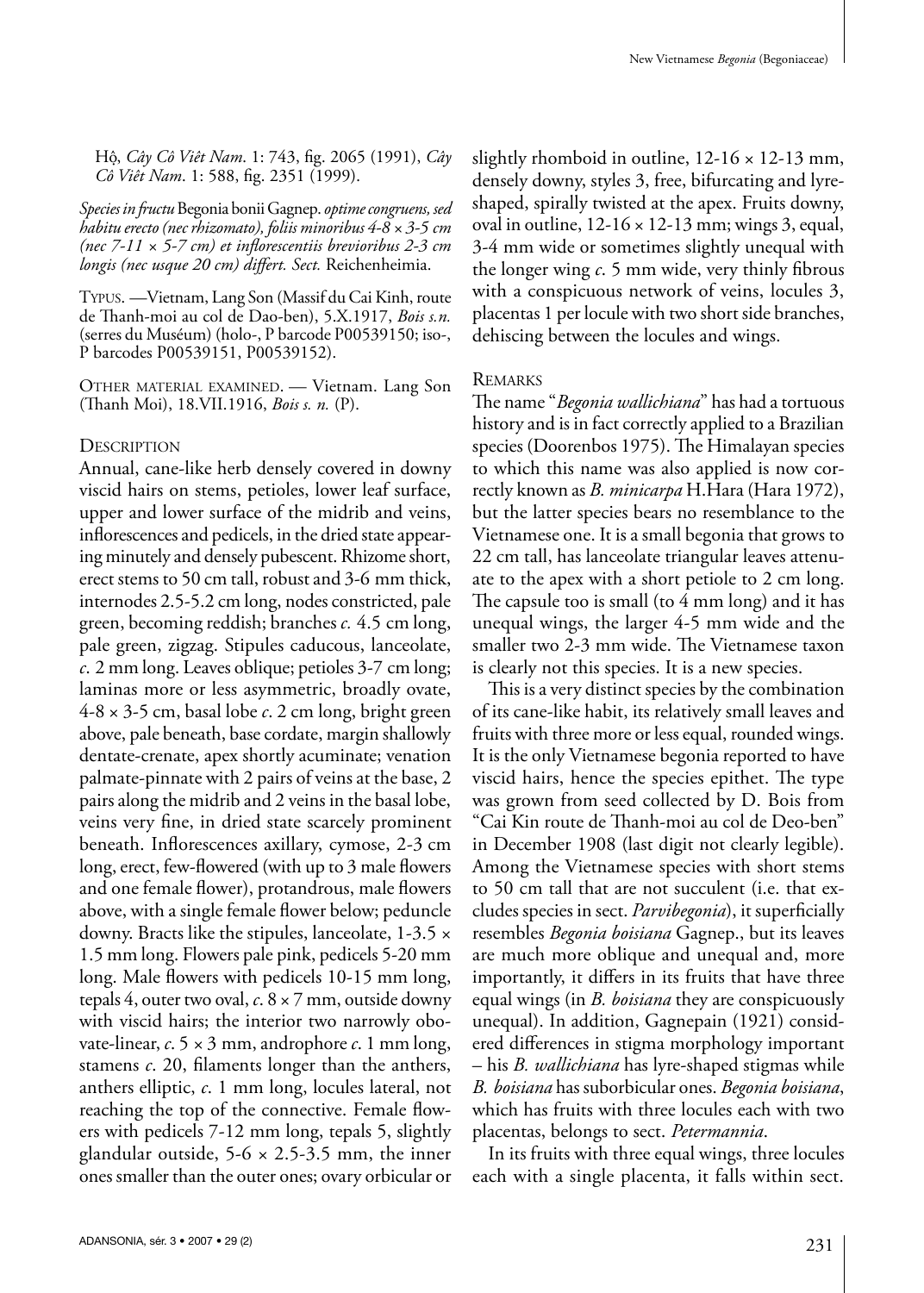*Reichenheimia*. The three other Vietnamese species in this section, *B. bonii* Gagnep., *B. harmandii*  Gagnep*.* and *B. pierrei* Gagnep. are different from this species in being stemless begonias that produce inflorescences with long peduncles from the prostrate rhizome. They also all have relatively larger and broader ovate leaves. In addition, they have different fruits – those of *B. harmandii* are very hairy and those of *B. pierrei* are inverted pyramidal in outline. *Begonia bonii* has similar fruits in that the wings are narrow and rounded. Indeed, in Gagnepain's account they key out together. He contrasted the stemless, downy *B. bonii* without viscid hairs and lacking an androphore with his *B. wallichiana*, a downy viscid plant with a branching stem and a short androphore.

# **DISTRIBUTION**

Endemic in Vietnam: Lang Son (Massif du Cai Kinh).

# **HABITAT**

In a high valley, by streams on rocks inundated by the water flow.

# 3. *Begonia phamiana* Kiew, sp. nov.

*Begonia rupicola auct. non* Miq.: Gagnepain *in* Lecomte, *Flore générale de l'Indo-Chine* 2: 1106 (1921); Hô., *Cây Cô Viêt Nam* 1: 739, fig. 2055 (1991), *Cây Cô Viêt Nam* 1: 586, fig. 2341 (1999).

*A* Begonia geoffrayi Gagnep. *foliis brevioribus angustioribus usque 11 × 5.5 cm (nec usque 18.5 × 10 cm) et alis fructus rotundato (nec acuto) differt. Sect.* Parvibegonia.

Typus. — Cambodia, Île du Pic, Gulf of Cambodia 15.VIII.1905, *Geoffray 483* (holo-, P barcode P00539153; iso-, P barcode P00539154).

Other material examined. — Vietnam. Île de Côn Dao, *Germain 105* (P); *Harmand 689* (P); *Talmy* (P).

### **DESCRIPTION**

Glabrous herb with a stem 15-60 cm tall and 1-3 mm thick with internodes 3-6 cm long, pink, succulent, unbranched or shortly branched, with an ovoid tuber at the base. Stipules persistent, 7-12 mm long, apex acuminate. Leaves oblique; petioles grooved above, *c*. 3 cm long on the lower leaves and *c*. 0.5 cm on the upper; laminas asymmetric, ovate,  $10-16 \times 4-7$  cm, broad side 2.7-4.2 cm wide, basal lobe 1(-2) cm long, pale red beneath, in dried state thinly papery, base cordate, margin slightly crenate and rather sinuous, apex acuminate; venation palmate-pinnate with 1 or 2 pairs at the base and *c*. 4 pairs along the midrib and 1 or 2 veins in the basal lobe; in the dried state veins slightly prominent above and beneath. Inflorescences terminal or lateral on short branches, cymose panicles, 5-7 cm long, shorter than the leaves, lax, few-flowered, protandrous. Flowers pink of various shades. Male flowers with pedicel *c*. 7 mm long; tepals 4, outer two orbicular, 5-7 mm diam., inner two obovate, 5 × 3 mm; androphore *c*. 1 mm long, stamens many (*c*. 80-90), anthers narrowly lanceolate, apex slightly emarginate, 0.7 mm long and longer than the filaments, dehiscing through longitudinal slits. Female flowers with pedicels 7-10 mm long; tepals 6, the largest elliptic, *c.* 4 mm long, gradually decreasing in size to 2.5 mm long in the inner ones; ovary 3-winged, locules 2, placentas 2 per locule; styles short, joined for almost their entire length; stigmas cauliflower-like, distinctly bilobed. Fruits pendent with pedicels 10-12 mm long, capsules  $9-10 \times 11-15$  mm; wings unequal, the long wing *c*. 8 mm wide, almost rectangular, apex obtuse; two shorter wings 2-3 mm wide.

### **REMARKS**

The Vietnamese taxon is completely different from the Miquel's Javanese species in being a much taller plant with a stem 20-60 cm long as opposed to about 15 cm long in *Begonia rupicola* and the leaves are larger and at least twice as long as wide  $(10-16 \times 4-7 \text{ cm long})$  with a scarcely toothed margin whereas *B. rupicola* has smaller leaves that are as wide as long (7-8  $\times$  8 cm) and the margin is distinctly toothed. Gagnepain's taxon is a distinct new species that requires to be named.

This species is named in honour of Pham Hoang Hô. whose simple line drawings are an invaluable first step towards identifying Vietnamese begonias. Brummit & Powell (1992) assigned "P.H.Hô" as his authority name when in fact correctly it should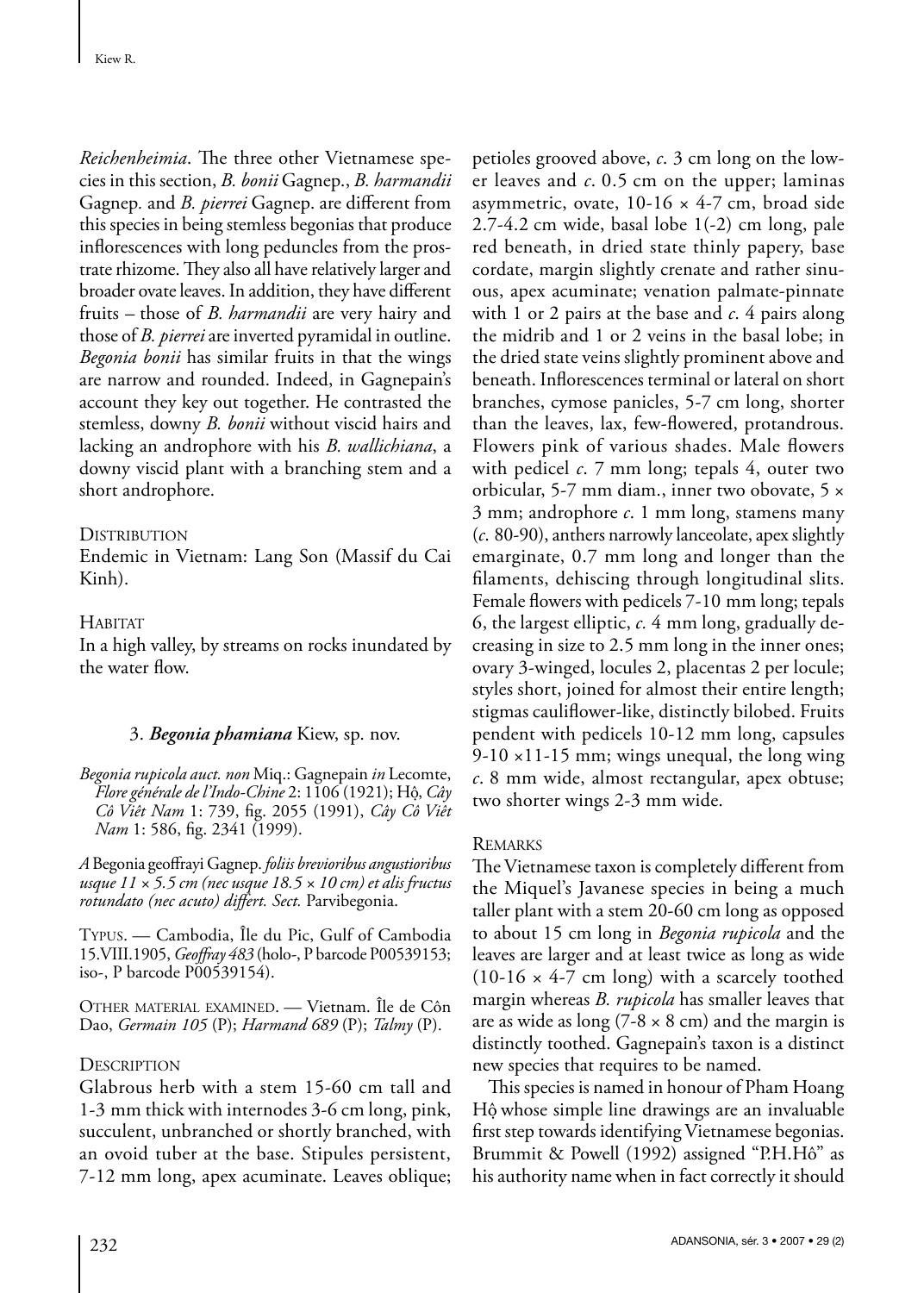

Fig. 1. — *Begonia glutinosa* Kiew: **A**, habit; **B**, male flower; **C**, stigmas; **D**, transverse section of fruit. *Bois s.n*. Scale bars: A, B, 15 mm; D, 5 mm.

have been H.H.Pham based on his family name, Pham – hence the species epithet. However, for the sake of consistency in the scientific literature, he is cited as Hộ in the text and as the scientific authority.

This group of succulent begonias in sect. *Parvibegonia* includes extremely variable species, which vary both within a lifetime and between populations (Kiew [2005] has detailed this for *Begonia integrifolia* Dalziell and *B. variabilis* Ridl. in Malaysia).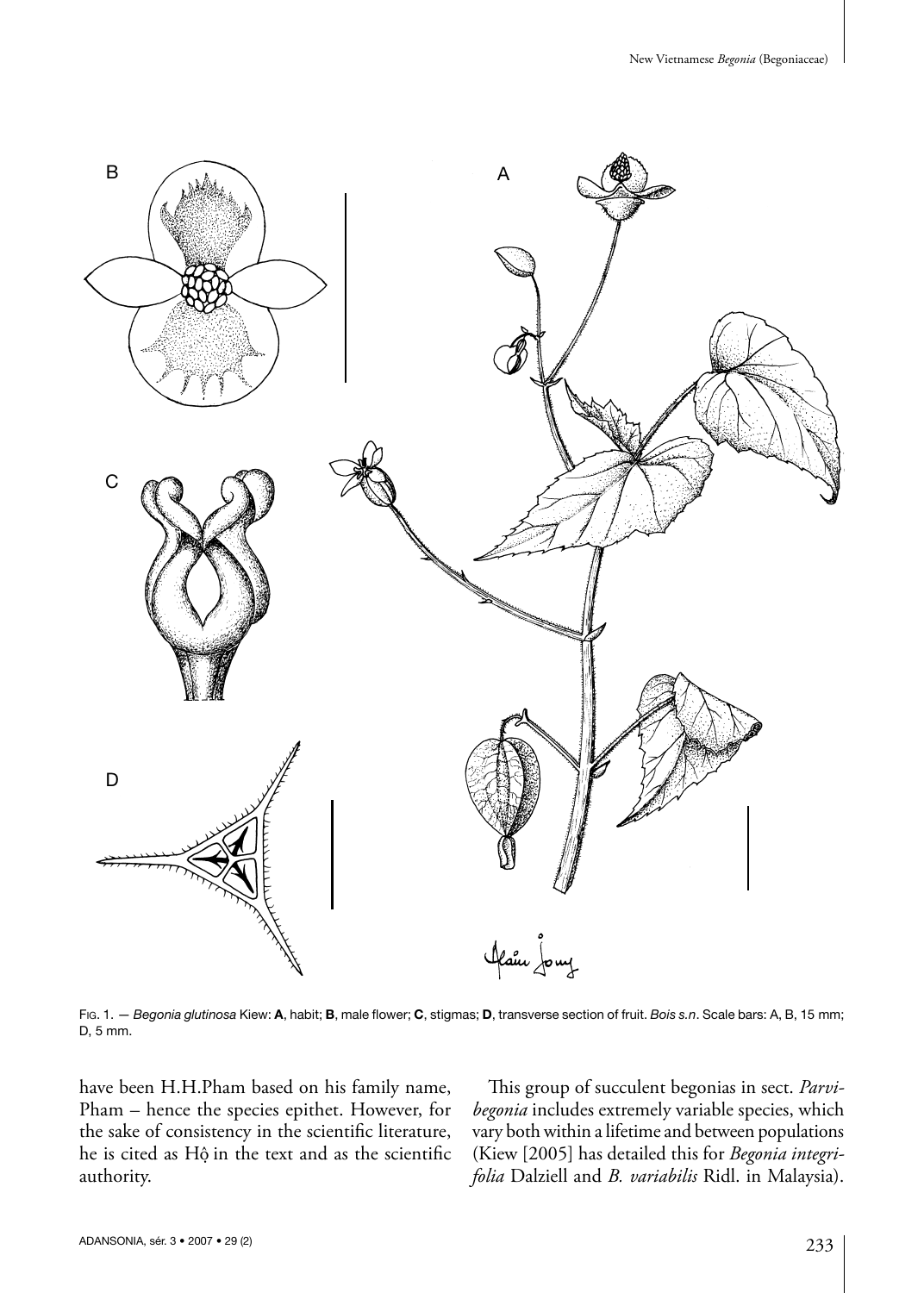The Vietnamese species in this section do not appear to be either common or widespread. For example, *B. integrifolia*, a widespread species distributed from India to Peninsular Malaysia, in Vietnam is known only from Bà Ria-Vung Tâu, Mont Dinh (*Pierre s.n*., P), Ban Hoa, Mont Chua (*Pierre s.n*., P) and Île de Khon, Me Kong (*Thorel s.n*., P).

*Begonia phamiana* is readily distinguished from Vietnamese specimens of *B. integrifolia*, the other species in sect. *Parvibegonia* in Vietnam with asymmetric leaves, by its narrower laminas up to  $11 \times$ 5.5 cm (compared with broadly ovate laminas 6-7 × 6-6.5 cm in *B. integrifolia*) and the attenuated leaf apex (compared with the broadly acute one in *B. integrifolia*). It is in fact more similar to *B. geoffrayi* from Cambodia in leaf shape (narrowly ovate with an attenuate apex), except that *B. geoffrayi* has much larger leaves (up to  $18.5 \times 10$  cm) and the capsule wings are pointed and the longest is up to 11 mm long, compared with the rounded ones of *B. phamiana*, where the longest wing is *c.* 7 mm long.

According to label data, this species flowers and fruits in June, July and August.

### **DISTRIBUTION**

Cambodia (Île du Pic) and South Vietnam (Bà Ria-Vung Tâu [Île de Côn Dao]).

### **HABITAT**

Locally common, in shaded, humid conditions below the tree canopy, on soil with humus, close to the river bed.

# 4. *Begonia sizemoreae* Kiew

*Gardens Bulletin Singapore* 56: 95 (2004).

*Begonia rex auct*. *non* Putz.: Gagnepain *in* Lecomte, *Flore générale de l'Indo-Chine* 2: 1112 (1921).

Material examined. — Mt Ba Vi, Son-gi Village, XII.1887, *Balansa 3765* (P).

### **REMARKS**

Gagnepain (1921) based his description of *Begonia rex* on *Balansa 3765* (P). This specimen is typical of *B. sizemoreae* in its leaves that have densely hairy petioles and laminas that are more rounded than those of *B. rex* (the difference in leaf shape between these two species is clearly shown in Tebbitt 2005: pl. 89), and that have a very hairy leaf margin, hairy upper surface of the lamina with hairs 5-10 mm long and have conspicuous deep crimson tertiary venation in the centre and outer part of the lower leaf surface – this last feature can be seen even in the dried leaf.

*Balansa 3765* is a well-grown specimen (its laminas measure  $14 \times 14.5$  cm), which necessitates some modification to the original description in Kiew (2004) and also enables description of the fruit. The ratio of petiole to lamina length is variable, i.e. longer or shorter than the lamina and there is also variation in whether the basal lobes of the lamina overlap or not (this can vary even on the same plant); and the inflorescence is either monochasial or dichasial (the latter is seen in the *Balansa* specimen that has four fruits on a single infructescence). These characters therefore cannot be used to distinguish *B. sizemoreae* from *B. rex*.

The fruit is the typical splash cup of sect. *Platycentrum*: the capsules are (8-)15-18 mm long and (23-)30-37 mm wide with pedicels 13-20 mm long and the large fibrous wing is 17-25 mm wide and the two shorter, thinner wings (5-)7-9 mm wide. The tips of the wings are rounded.

*Begonia sizemoreae* is one of the most beautiful Vietnamese begonias and it is becoming popular in cultivation (Kiew 2004). Hộ (1991, 1999) correctly noted *Begonia rex* Putz. only as cultivated in Vietnam. *Begonia rex* should therefore be excluded from the list of indigenous Vietnamese species.

### DISTRIBUTION

Endemic in Vietnam, known only from Hà Tây (Mont Ba Vi).

*B. Names excluded from the begonia flora of Vietnam*

# 1. *Begonia decora* Stapf

*Begonia decora auct. non* Stapf: Hô., *Cây Cô Viêt Nam* 1: 579, fig. 2314 (1999).

Remarks Hô. (1999) recorded *Begonia decora* from Vietnam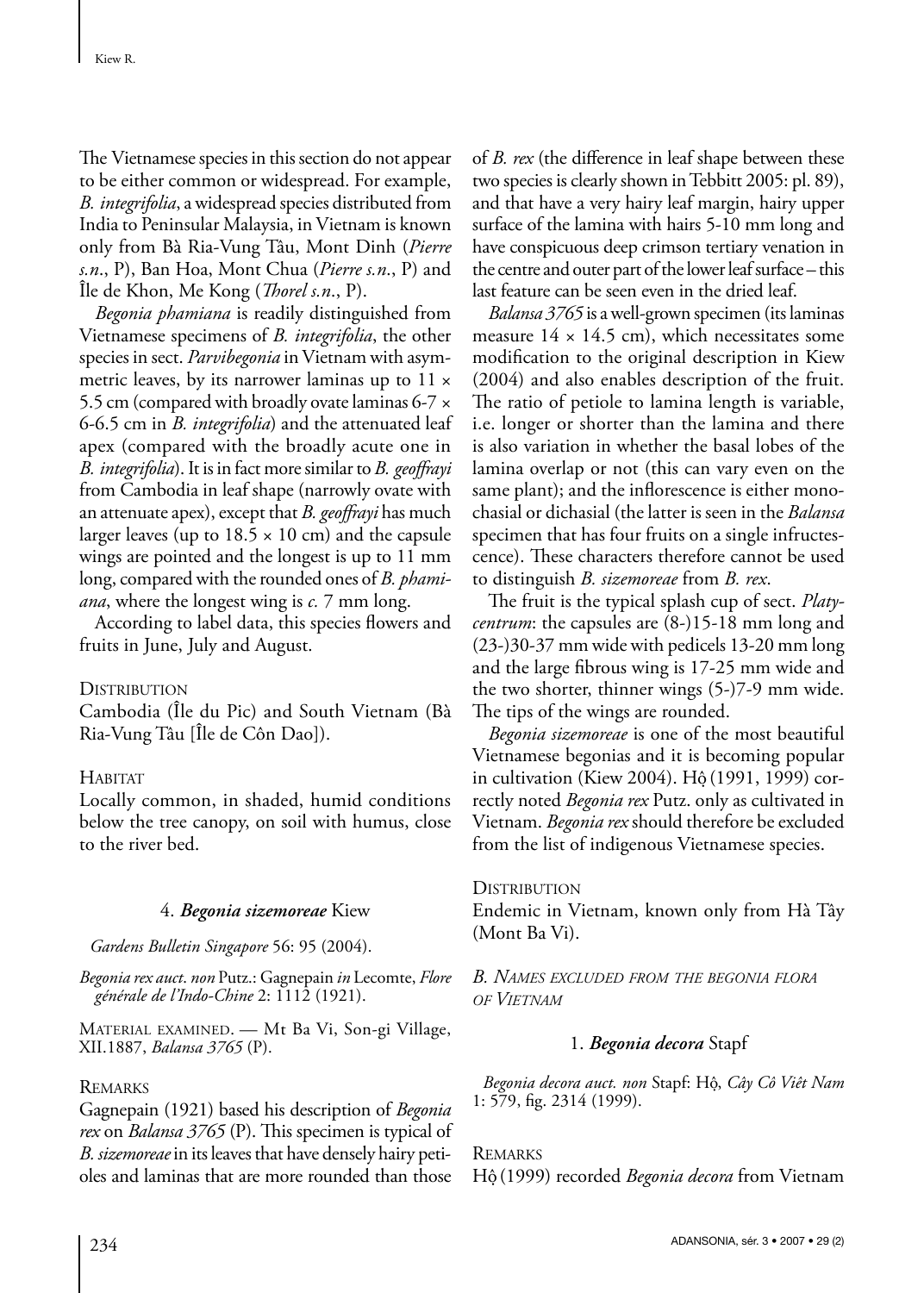but did not cite a specimen or locality. *Begonia decora* is a narrow endemic confined to a few mountains peaks in Peninsular Malaysia (Kiew 2005). It is extremely unlikely to occur in Vietnam. This species should therefore be excluded from the begonia flora of Vietnam. Because Hô. does not cite specimens, it is not possible to know what he meant by this taxon.

### 2. *Begonia grandis* Dryand.

*Begonia grandis auct*. *non* Dryand.: Hô., *Cây Cô Viêt Nam* 1: 733, fig. 2035 (1991), *Cây Cô Viêt Nam* 1: 580, fig. 2318 (1999). — *Begonia grandis* Dryand. var. *chinensis* Hô., *Cây Cô Viêt Nam* 1: 733, fig. 2035 (1991), *Cây Cô Viêt Nam* 1: 580, fig. 2318 (1999) invalid name.

#### **REMARKS**

*Begonia grandis* is an extremely variable Chinese species. Hộ's figure shows a geophyte with a distinct tuber and short stem that superficially resembles plants belonging to ssp. *sinensis* (A.DC.) Irmsch. Hô. called this plant "var. *chinensis* Irmsch.", an invalid name. The identity of the plant illustrated cannot be confirmed as Hộ does not cite specimens nor does his sketch show flowers or fruits. Until authenticated specimens of *B. grandis* from Vietnam are located (there are none at P), this species should be excluded from the Vietnamese flora.

#### 3. *Begonia martabanica* A.DC.

*Begonia martabanica auct*. *non* A.DC.: Hô., *Cây Cô Viêt Nam* 1: 737, fig. 2048 (1991), *Cây Cô Viêt Nam* 1: 584, fig. 2332 (1999).

#### **REMARKS**

Hô. (1999) reported this species from Dà Lat, Lâm Dông Province. However, his illustration and the specimen at P on which it was based do not resemble this species at all. *Begonia martabanica* has symmetric leaves, whereas Hộ's sketch and the specimen have a strongly asymmetric one. *Begonia martabanica* should therefore be omitted from the flora of Vietnam.

While it is clear that this specimen does not belong to *B. martabanica*, the specimen on which Hô.'s drawing was based comprises a single detached leaf and infructescence, which is too incomplete to identify with certainty.

#### 4. *Begonia masoniana* Irmsch.

Begonia masoniana auct. non Irmsch.: Hộ (B. "massoni*ana*"), *Cây Cô Viêt Nam* 1: 584, fig. 2333 (1999).

#### **REMARKS**

Hô. (1999) figured this species as *Begonia* "*massoniana*" based on a specimen collected by Nguyen Quang Hieu (pers. comm.). However, the leaves illustrated are different in shape being narrowed to the apex whereas *B. masoniana* Irmsch. has more rounded leaves. As yet *B. masoniana* is known only from southern China. The Vietnamese plant is likely to be an undescribed species. *Begonia masoniana* should therefore be excluded from the flora of Vietnam.

## A New Vietnamese *Begonia* with Ornamental Potential

Among the many unnamed and probably new taxa of Vietnamese *Begonia* in the Paris collection, one – even in the dried state – stands out as an exceptionally beautiful species on account of its variegated foliage. Because it is such a distinctive begonia, it deserves to be named and is here described as a new species.

# *Begonia poilanei* Kiew, sp. nov. (Fig. 2)

*A* Begonia sinuata Wall. ex Meisn. *pilis uniseratis (nec stellatis) recedit. Sect.* Diploclinium

Typus. — Vietnam, Haut Donai District, Djijuih, 21.X.1931, *Poilane 19824* (holo-, P barcode P00539147; iso-, P barcode P00539160, barcode P00539161).

#### **DESCRIPTION**

Herb stemless or with a short stem 1.5-3 mm long; basal tuber cylindric 1.5-2.5 cm long and 5-7.5 mm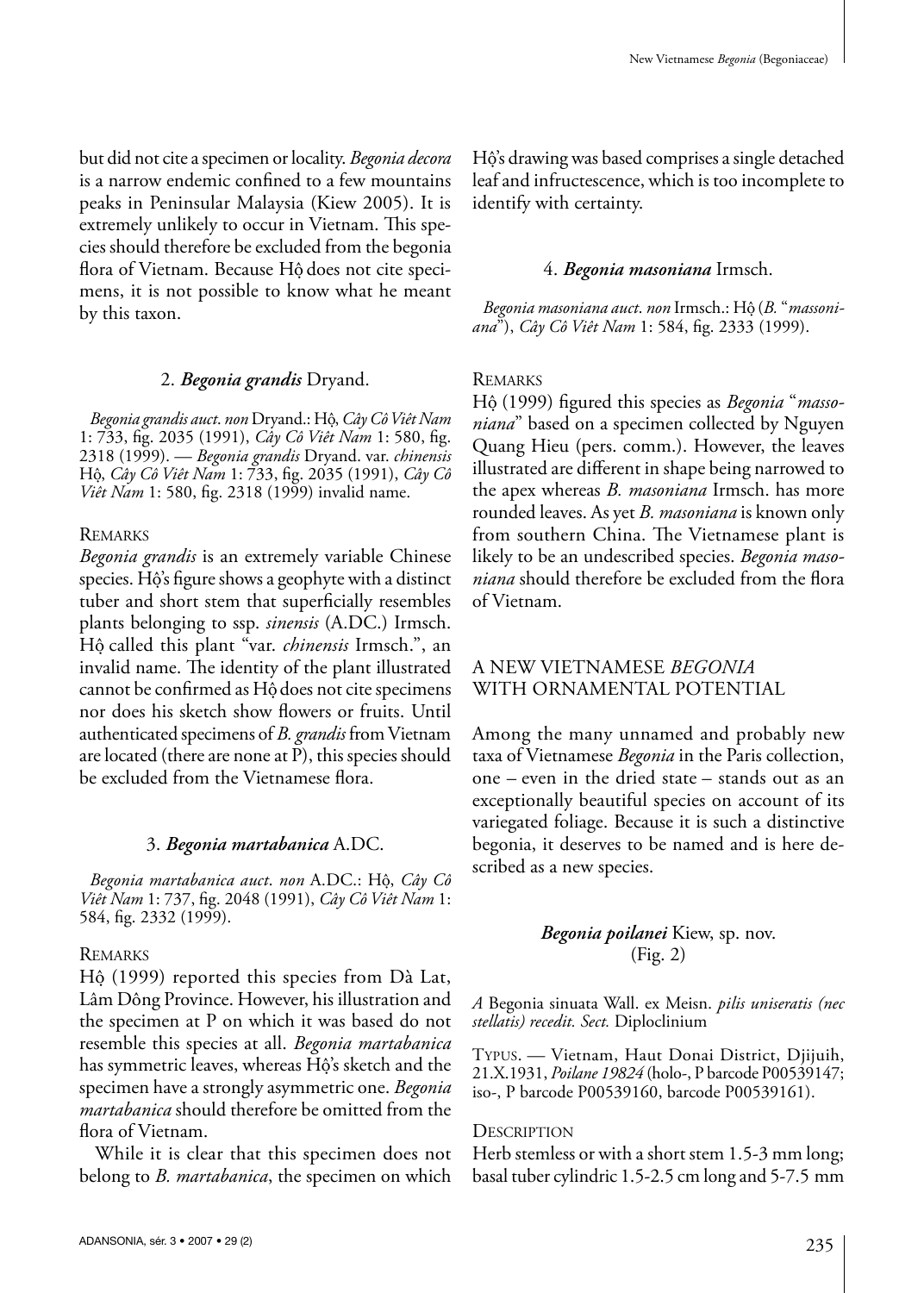thick, covered in a network of fibrous roots. Leaves one per plant, sometimes two, not oblique; petioles densely hairy when young, 6.5-12 cm long, slender to 2 mm diam. in the dried state; laminas symmetric, broadly ovate,  $6.5\n-14.5 \times 7\n-17$  cm, in the dried state with a conspicuous reddish band *c*. 3-5 mm wide along the secondary and tertiary veins, with scattered uniseriate hairs 0.75-1 mm long, thinly papery in the dried state, base equal, cordate, sinus wide, basal lobes 1.75-4 cm long, margin denticulate and ciliate, apex shortly acuminate, acumen to 7.5 mm long, venation palmate with 4 pairs of veins, tertiary veins conspicuous and perpendicular or at 45° to the secondary veins, on the lower surface secondary veins with uniseriate hairs *c*. 3-4 mm long and even the smallest veins with hairs 1-1.5 mm long, in the dried state veins slightly impressed above and slightly prominent beneath. Flowers not known. Infructescences axillary, cymose panicles, erect, above the leaves, 12-26 cm long, peduncles 11.5-23 cm long, branching 3 or 4 times, distally with up to 4 fruits. Bract pair ovate, *c.* 2 × 1 mm, persistent. Fruits with slender hair-like pedicels 12-14 mm long, capsules 6-12 × 16-23 mm, glabrous, wings 3, unequal, thinly fibrous, dehiscing between the locules and wings, longer wing 10-13 mm wide, slightly falcate and tapering to a point, smaller two wings rounded, sometimes broadly acute, 4-5 mm wide, locules 3, placentas 2 per locule, styles 3, free to base, bifid, branches lyre-shaped and spirally twisted, 1.5-2 mm long, persistent. Seeds broadly barrelshaped, *c*. 0.25 mm long, collar cells *c*. ¾ of the seed length.

# **REMARKS**

As Poilane noted on the herbarium label, this is a very pretty plant ("très jolie") with foliage as attractive as any in cultivation. He described the leaves as tawny brown along the veins against a green background and being darker green beneath, the peduncles are sable yellow with flowers varying from pale to bright pink.

Very few Asian begonias have symmetric, nonoblique leaves. The only one in Vietnam is *Begonia sinuata* Wall. ex Meisn., which in common with this new species is stemless or has only a very short stem and produces one or two broadly ovate leaves, a basal tuber, and fruits with three unequal wings. *Begonia poilanei* differs from *B. sinuata* in its larger leaves with a cordate base and in its uniseriate hairs. In contrast, *B. sinuata* has leaves up to 8 × 8 cm with a rounded or truncate base and its hairs are stellate. Among Vietnamese begonias, stellate hairs are unique to *B. sinuata*. *Begonia sinuata* belongs to sect. *Parvibegonia* and has ovaries with two locules each with two placentas.

*Begonia harmandii* Gagnep. is also similar in habit in that it is stemless and has tubers and sometimes has only one leaf. However, it differs in its oblique leaf that is longer than wide, its inflorescences that are racemose and its fruits with three equal, hairy, rounded wings. It is placed in sect. *Reichenheimia*  on account of its single placenta per locule.

*Begonia poilanei* that has a three-locular ovary with two placentas per locule belongs to sect. *Diploclinium* and conforms to the Doorenbos *et al*. (1998) Group III of this section in the plant being tuberous, having a reduced stem with one or two symmetric leaves, an axillary inflorescence and styles persisting in the fruit. *Begonia cavaleriei* H.Lév. is the only other Vietnamese begonia in this section but it differs in having peltate leaves.

Two specimens, one from Cambodia (*Martin M244*, P, sterile) and the other from Thailand (*Larsen et al. 1003*, P, with male and female flowers) are very similar to *B. poilanei* in having one symmetric ovate leaf with the same dimensions, coloration and indumentum. They differ in that both these specimens have leaves with the base without a wide sinus, the margin being deeply serrate, the apex strongly acuminate with an acumen to 2 cm long, and the venation being palmate-pinnate. The fertile Thai specimen has a similar inflorescence and ovary, the latter with unequal, thinly fibrous wings, the longer one being slightly falcate, and with three styles with lyre-shaped branches. However, the Thai specimen has one placenta per locule, which would place it in sect. *Reichenheimia*; in contrast, *B. poilanei*, has two placentas per locule and so belongs to sect. *Diploclinium* (though one placenta may be poorly developed). Until more material from these three countries is available, it is uncertain whether they belong to one or two taxa. Presently, *B. poilanei* is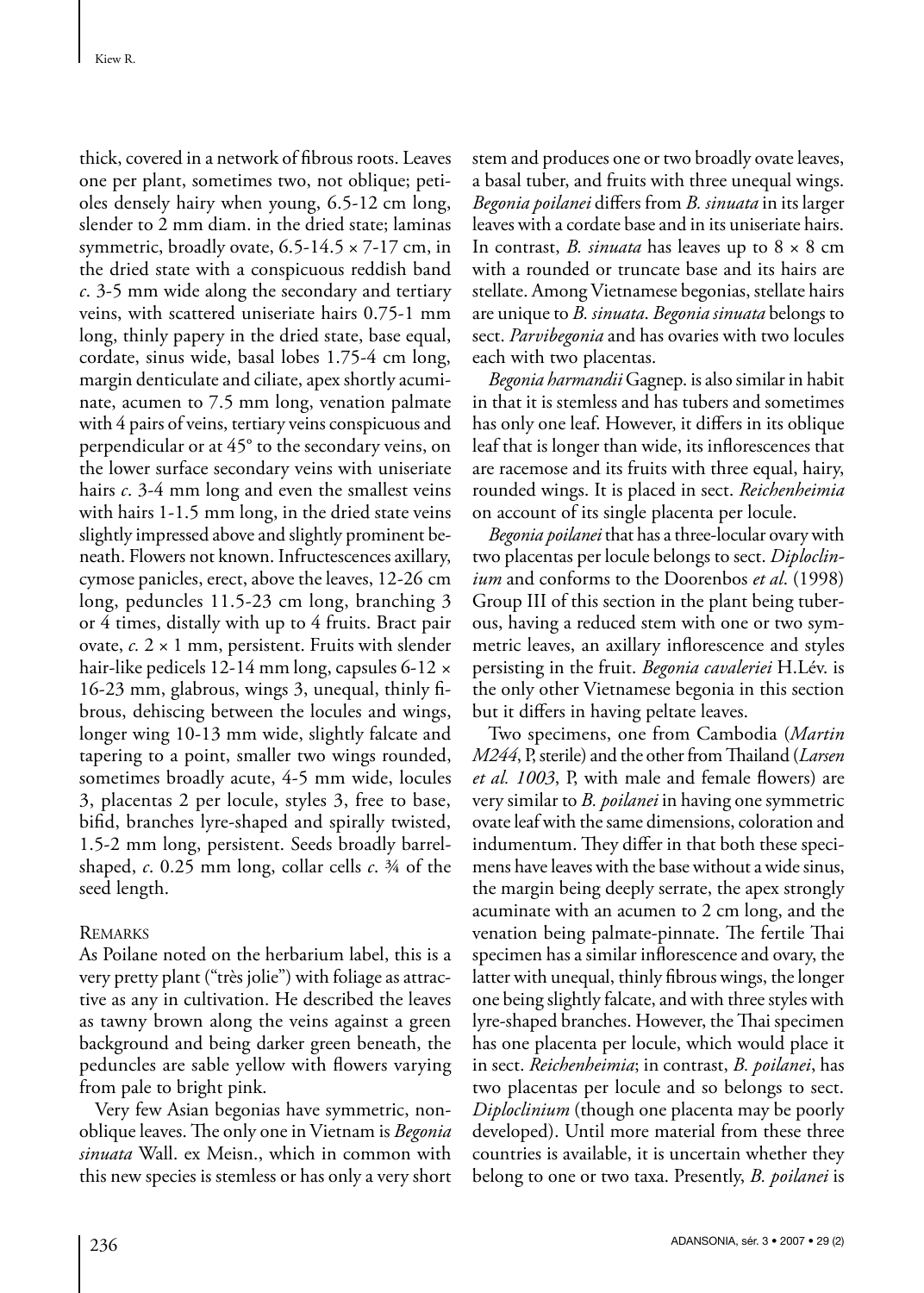

Fig. 2. — *Begonia poilanei* Kiew: **A**, habit; **B**, fruit with persistent stigmas; **C**, transverse section of fruit. *Poilane 19824*. Scale bars: A, 15 mm; B, 3 mm; C, 2 mm.

known from a single fruiting specimen.

This new species is named in honour of M. Poilane, who discovered and collected this beautiful begonia, in recognition of his extensive contribution to botanical collecting in Vietnam (more than 40 000 specimens).

**DISTRIBUTION** 

Endemic in Vietnam, Haut Donai District, Djijuih (Dalat). Known only from the type.